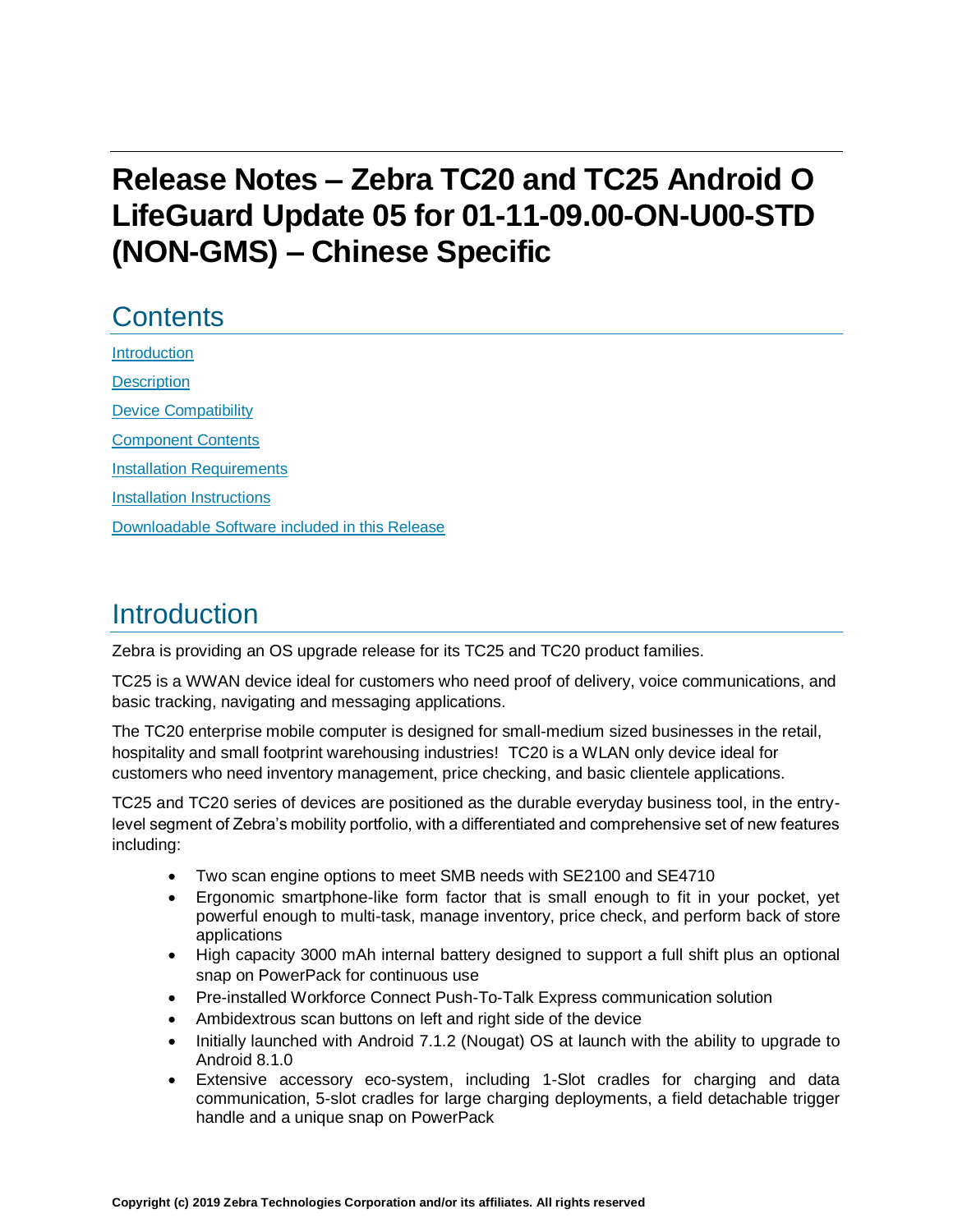# **Description**

This is the first Android 8.1.0 software release for TC20 Mobile Computer. This release contains software packages for Android OREO NON-GMS operating system for TC20.

**Note:** Devices manufactured after 20MAR19 should be flashed with LifeGuard update 2 (CFE-TC2X-O-XX-011109-N-00-02.zip) or higher.

#### **1. CFE v5 Updates:**

- ❖ CFE-TC2X-O-XX-011109-N-00-05.zip (GMS)
	- 1. **Android Security Patch Level**: July 01, 2019

Use the below link to see the Android Security bulletin for more information:<https://source.android.com/security/bulletin/>

- 2. SPR36865 Resolved an issue wherein upon pressing Hardware trigger used to switch between tabs, while Chrome was in foreground with multiple tabs open.
- 3. Updated below mentioned components:
	- Wifi FUSIONLIFTEQA 1 0.0.0.019 O
		- o SPR36702 Resolved an issue wherein the MU was not able to connect to WLAN profile randomly after few reboots.

#### **2. CFE v4 Updates:**

- ❖ CFE-TC2X-O-XX-011109-N-00-04.zip (Non-GMS)
	- 1. **Android Security Patch Level**: June 01, 2019

Use the below link to see the Android Security bulletin for more information:<https://source.android.com/security/bulletin/>

- 4. SPR36970 Resolved an issue wherein period key was not working when used in RDP on Linux CentOS 7 server.
- 5. SPR36457 Resolved an issue wherein scanner was not working intermittently on few units after factory reset.
- 6. Updated below mentioned components:
	- Wifi FUSIONLIFTEQA 1 0.0.0.018 O
	- OSX version QCT.81.8.4.UL

#### **3. CFE v3 Updates:**

- ❖ CFE-TC2X-O-XX-011109-N-00-03.zip (Non-GMS)
	- 1. **Android Security Patch Level**: May 01, 2019

Use the below link to see the Android Security bulletin for more information:<https://source.android.com/security/bulletin/>

7. SPR36906 - Resolved an issue wherein performing Factory reset using StageNow resulted in formatting of cache.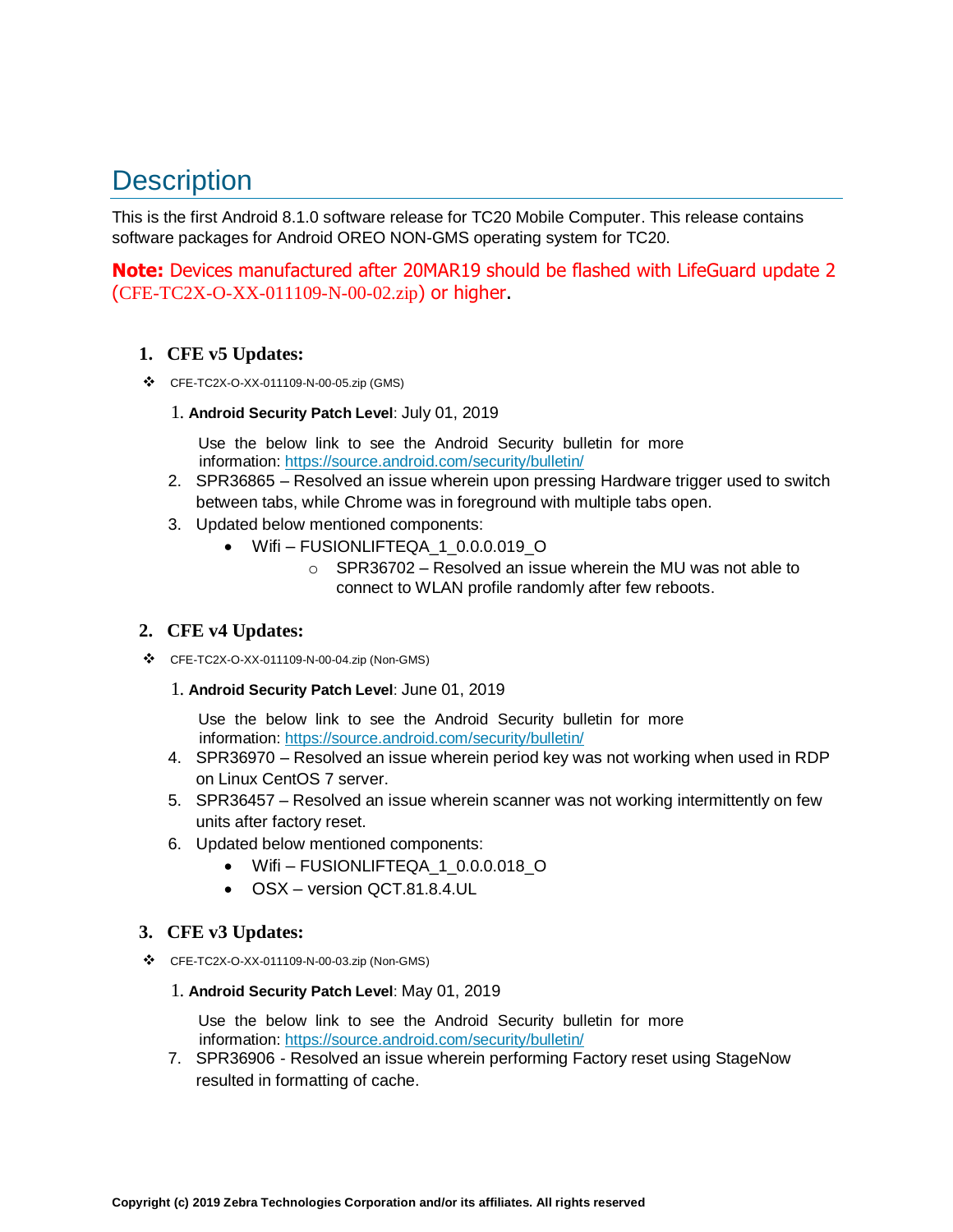#### **4. CFE v2 Updates:**

❖ CFE-TC2X-O-XX-011109-N-00-02.zip (Non-GMS)

#### 1. **Android Security Patch Level**: April 01, 2019

Use the below link to see the Android Security bulletin for more information:<https://source.android.com/security/bulletin/>

- 8. Updated below mentioned components:
	- Scanning\_Framework version 22.0.5.0
	- Wifi FUSIONLIFTEQA\_1\_0.0.0.016\_O
	- OSX version QCT.81.8.3.3UL
	- BT\_Pairing\_Utility 3.1**5**
- 9. SPR35855/35695 Resolved an issue wherein scanned data was being delivered as individual characters to the applications.
- 10. SPR36117/36095 OSx provisioning properties were getting intermittently reset causing device to be in a non-provisioned state causing below symptoms.
	- When scanning a barcode it does not decode into [the](https://confluence.zebra.com/pages/createpage.action?spaceKey=LIF&title=customer+apps+or+DWDEMO) targeted application.
	- A long press on the power key does not bring up the "Airplane" menu item.
	- HOME and RECENT keys were not functional.
- 11. SPR36685 Resolved an issue wherein image distortion issue was observed while scanning a barcode using any application.

#### **5. CFE v1 Updates:**

- ❖ CFE-TC2X-O-XX-011109-N-00-01.zip (Non-GMS)
	- 1. **Android Security Patch Level**: February 01, 2019

Use the below link to see the Android Security bulletin for more information:<https://source.android.com/security/bulletin/>

12. SPR36021 - Resolved an issue wherein voice call quality was getting degraded when phone is slightly moved away from the mouth area.

## <span id="page-2-0"></span>Device Compatibility

This software release has been approved for Android TC20 OREO Non-GMS models mentioned below. Please note that GMS OS images are not compatible with China based SKUs. Attempt to install GMS Image on China based SKUs will gracefully fail and report image incompatibility error.

| <b>Device</b>          | <b>Operating System</b>                               |
|------------------------|-------------------------------------------------------|
| TC200J-20C112CN        | Android O (Non-GMS Only) China Only                   |
| TC200J-20A111CN        | Android O (Non-GMS Only) China Only                   |
| <b>TC200J-2KC111CN</b> | Android O (Non-GMS Only) Keyboard SKU -<br>China Only |
| TC200J-20C213CN        | Android O (Non-GMS Only) Premium SKU -<br>China Only  |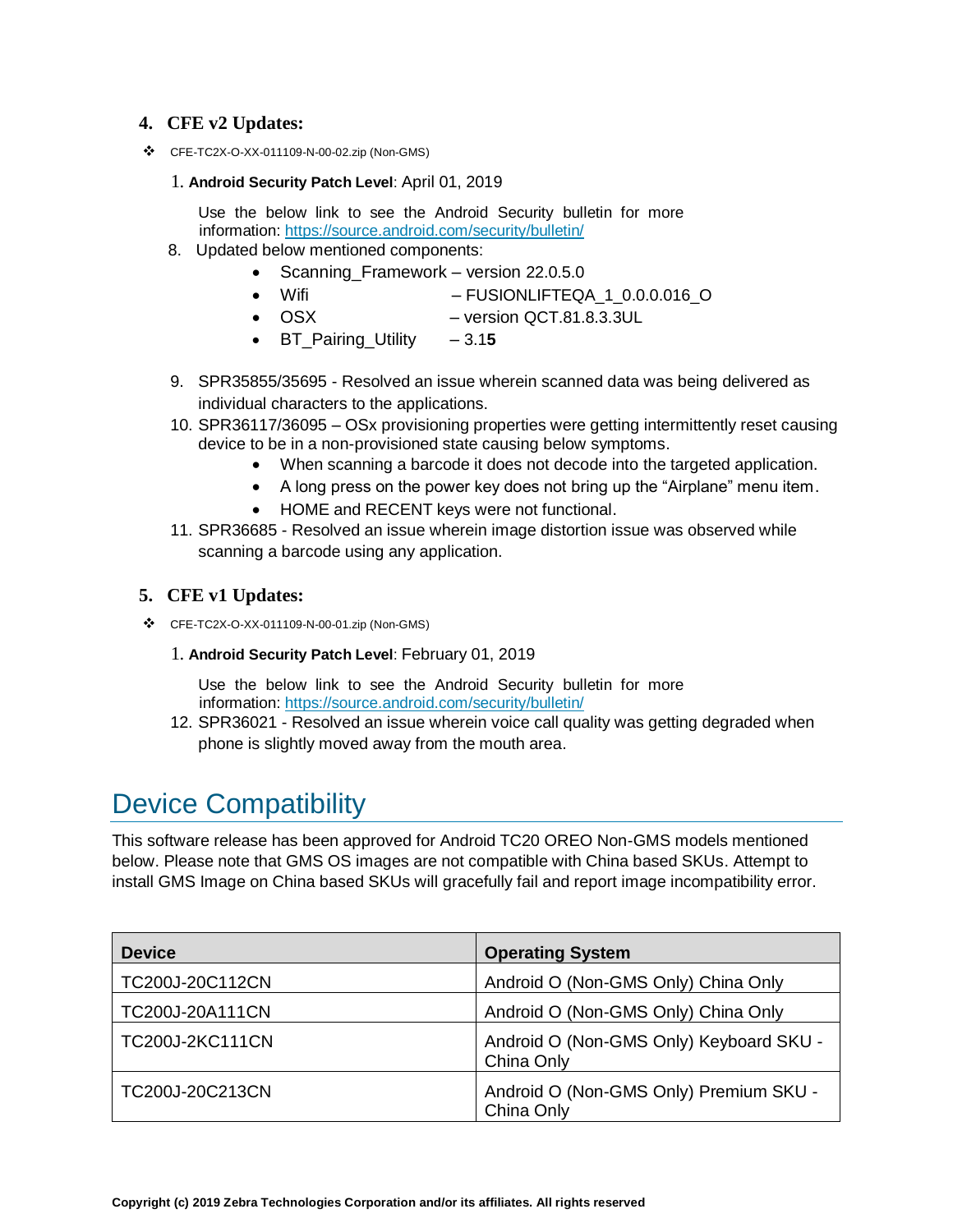<span id="page-3-0"></span>This software is also approved for Android TC25 OREO Non-GMS models mentioned below

| <b>Device</b>   | <b>Operating System</b>             |
|-----------------|-------------------------------------|
| TC25CJ-20B101CN | Android O (Non-GMS Only) China Only |
| TC25CJ-20C102CN | Android O (Non-GMS Only) China Only |

# Component Contents

| <b>Component</b>                    | <b>Version</b>                                                                                                             |
|-------------------------------------|----------------------------------------------------------------------------------------------------------------------------|
| Build_version                       | 01-11-09.00-ON-U05-STD (NON-GMS)                                                                                           |
| Android version                     | 8.1.0                                                                                                                      |
| Android_SDK_Level                   | 26                                                                                                                         |
| <b>Android Security Patch Level</b> | July 1, 2019                                                                                                               |
| Linux kernel                        | 3.18.71                                                                                                                    |
| Wifi                                | FUSIONLITE_QA_1_0.0.0.019_O<br>Application: QA_1_00.0.0.008_O<br>Middleware: QA_1_00.0.0.011_O<br>Radio: QA_1_00.0.0.015_O |
| Platform                            | Qualcomm MSM8937                                                                                                           |
| Scanning_Framework                  | 22.0.5.0                                                                                                                   |
| <b>DWDemo</b>                       | 2.0.13                                                                                                                     |
| <b>OSX</b>                          | QCT.81.8.4.UL                                                                                                              |
| <b>MXMF</b>                         | 8.2.3.1                                                                                                                    |
| Touch                               | Focaltech V1.1 20161103 (fw:0x24)                                                                                          |
| <b>Bluetooth Stack</b>              | CNSS-PR-4-0-552-166444-1/01050102                                                                                          |
| Flash_Size                          | 16G / 32G                                                                                                                  |
| <b>RAM Size</b>                     | 2G                                                                                                                         |
| <b>GPS</b>                          | MPSS.JO.3.0-00431-8937_GENNS_PACK-1                                                                                        |
| <b>MMS</b>                          | 8.1.0                                                                                                                      |
| RIL_Version                         | Qualcomm RIL 1.0                                                                                                           |
| <b>BT_Pairing_Utility</b>           | 3.15                                                                                                                       |
| Datawedge                           | 7.0.4                                                                                                                      |
| Camera                              | 2.0.002                                                                                                                    |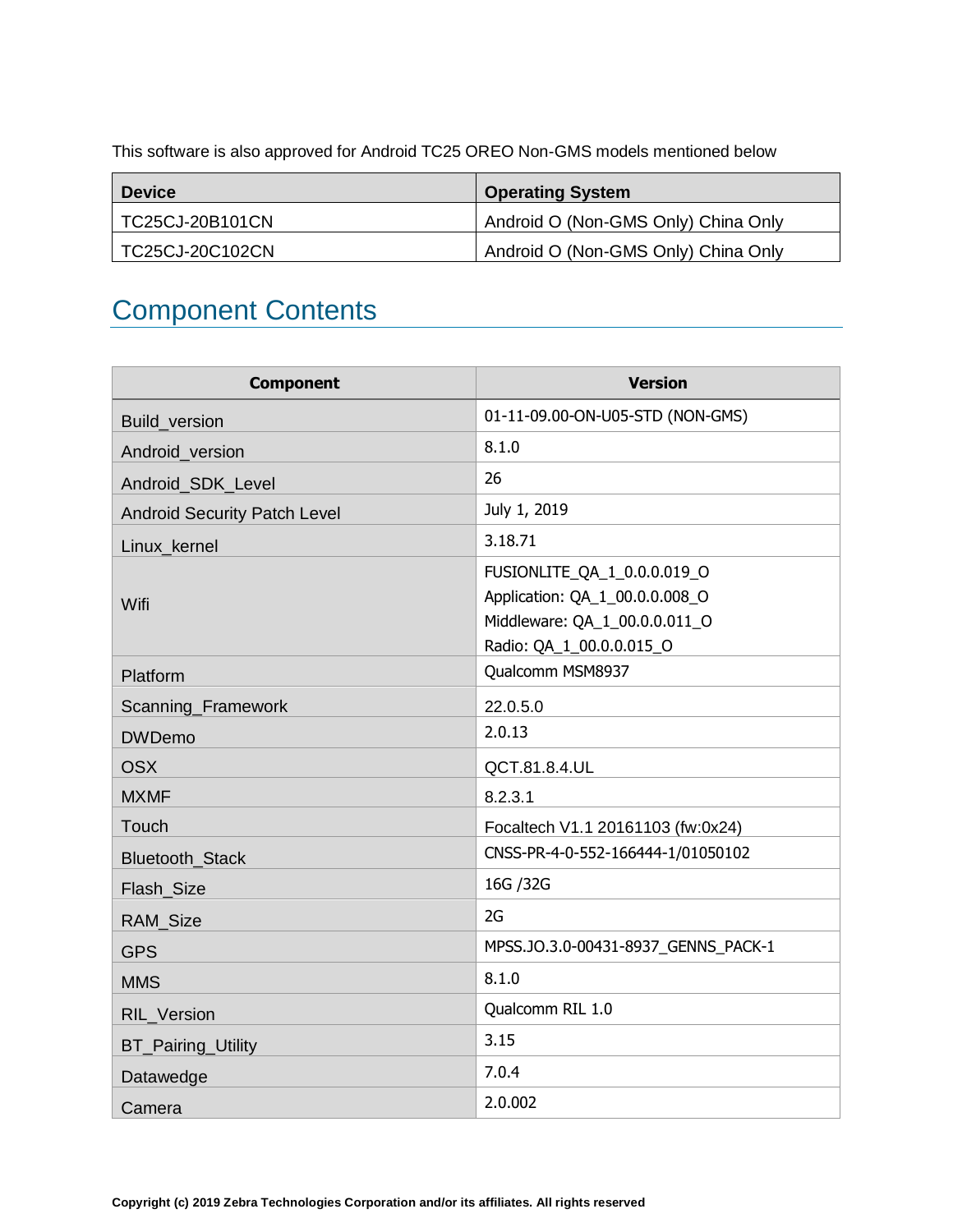| <b>PTT</b>               | 3.1.39                                                                          |
|--------------------------|---------------------------------------------------------------------------------|
| RxLogger                 | 5.4.12.0                                                                        |
| <b>StageNow</b>          | 3.1.1.1019                                                                      |
| Zebra Data Service       | 3.4.0.1180                                                                      |
| <b>EMDK</b>              | 7.0.0.2000                                                                      |
| <b>IMEI SV Number</b>    | 09                                                                              |
| <b>OEM Config</b>        | 8.1.0.9                                                                         |
| <b>DDT</b>               | V1.16.0.11                                                                      |
| Audio SW Version         | 0.3.0.0                                                                         |
| <b>Acoustic Profiles</b> | General: CO4.2                                                                  |
|                          | Cellular: CO4.2                                                                 |
| Fingerprints             | Zebra/TC25/TC25FM: 8.1.0/01-11-09.00-ON-U05-<br>STD/190617:user/release-keys,   |
|                          | Zebra/TC20/ TC20RT: 8.1.0/01-11-09.00-ON-U05-<br>STD/190617:user/release-keys,  |
|                          | Zebra/ TC20/ TC20RD: 8.1.0/01-11-09.00-ON-<br>U05-STD/190617:user/release-keys, |
|                          | Zebra/ TC20/ TC20KB: 8.1.0/01-11-09.00-ON-<br>U05-STD/190617:user/release-keys  |

## <span id="page-4-0"></span>Installation Requirements

#### HW Requirements

- Windows PC running Windows 7/10 32/64 bits
- USB Type C Cable
- Micro SD Card with at least 2GB capacity (optional)

## SW Requirements

Please make sure following components are installed on your computer before commencing OS installation.

- Zebra Android USB Driver V2.2 or higher
- Android Debug Bridge (ADB) version 1.0.39 or higher
- TC20/TC25 Non-GMS Android OS Release Images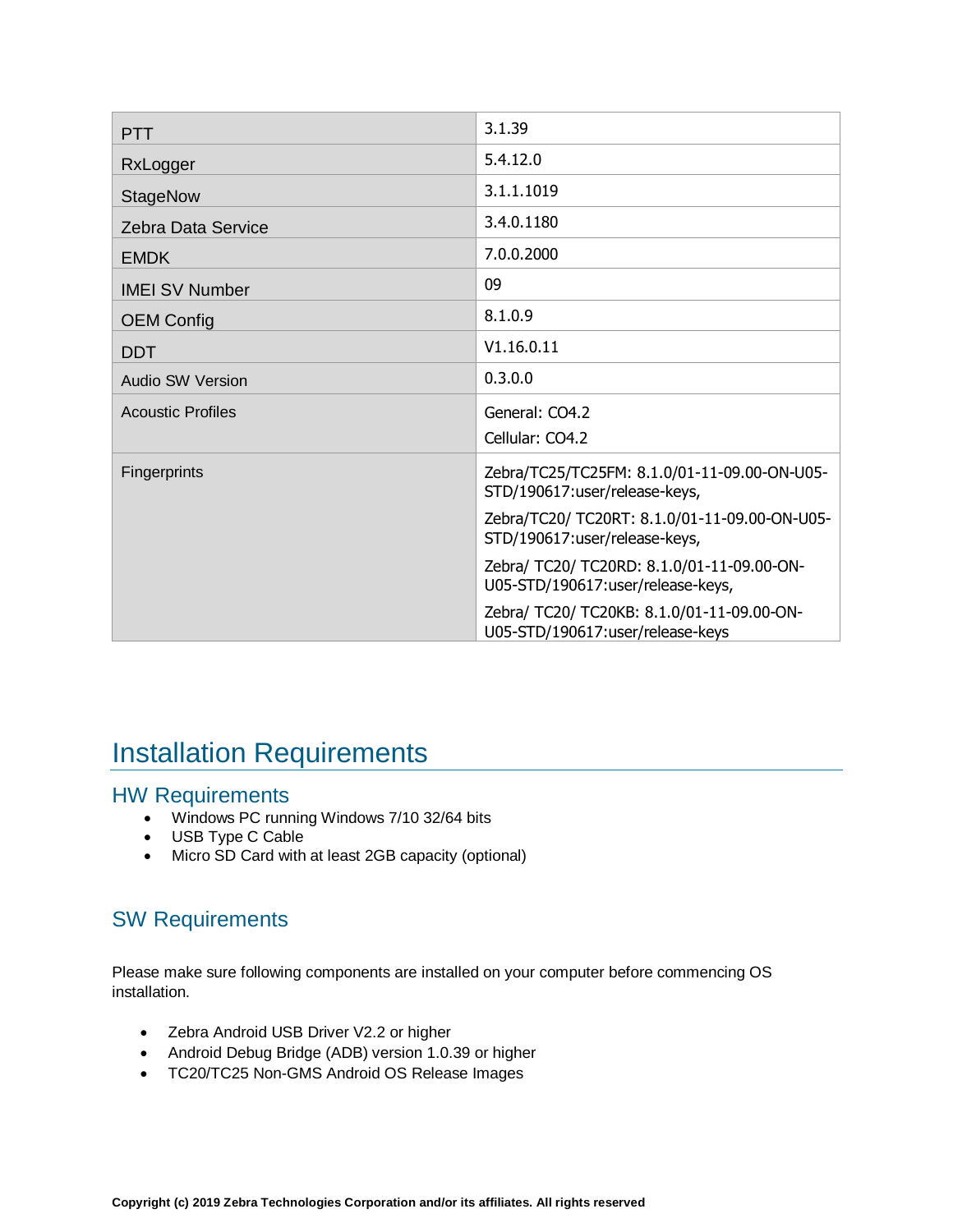## Image Compatibility

<span id="page-5-0"></span>AOSP/Non-GMS image primarily meant for China SKUs hence only validated for Traditional Chinese and Simplified Chinese.

## Installation Instructions

### Using the "adb sideload" method

#### **Assumptions**

- 1. ADB installed on PC
- 2. TC20/TC25 has Developer options enabled
- 3. USB debugging ON

#### **Procedure**

- 1. Plug the TC20/TC25 into the USB & Charging Cable and then the Cable to the PC. If you have a Cradle with USB connectivity, connect it now.
- 2. You may need to pull down notification bar, and tap on the notification which says, "USB charging this device", and change it to "Transfer files".
- 3. Open Command Prompt on PC, run "adb devices" and check to see if you can see the device's serial number… If yes, proceed… if not you will need to get the PC set up with the proper drivers or install an External SD Card.
- 4. You may also get a pop up on your PC (Win 7) that you will be connected as a Portable Media Player… this can be ignored.
- 5. Entering Recovery Mode
	- a. Choice 1: In Command Prompt, type "adb reboot recovery" and click enter.
	- b. Choice 2:
		- i. Reboot and hold PTT key
- ii. When Zebra Technologies logo appears on the screen Release the PTT Key
- 6. Your TC20/TC25 will reboot and take you to Android Recovery screen.
- 7. To select Sideload Method
	- a. Use the Volume + and to highlight, "Apply upgrade from ADB" and press the Power Key to select it
- 8. With your Command Prompt, open, type "adb sideload" and add a space and then drag and drop the zip file which you want to apply to the device and press enter.
	- a. When the file download starts, the command window will show progress with a percentage completed.
	- b. Device display will show a series of messages indicating it is downloading, verifying and installing the image on to the device.
- 9. After successful update, the device will auto reboot and you see Zebra on top and POWERED BY android at the bottom and after about 10 second will transition to the TC20/TC25 Touch Computer splash screen with 5 dancing white dots at bottom… it will stay at this screen for up to 4 minutes and then present the "Welcome Screen".
- 10. After this you will need to complete the process by setting up Wi-Fi and E-mail accounts and such.
- 11. To make sure the OS Update took place, once the initial setup is complete;
	- a. Go to "Settings" and scroll down to "System" and navigate to "About phone" and look at the "Build number". It should state "01-11-09.00-ON-U05-STD".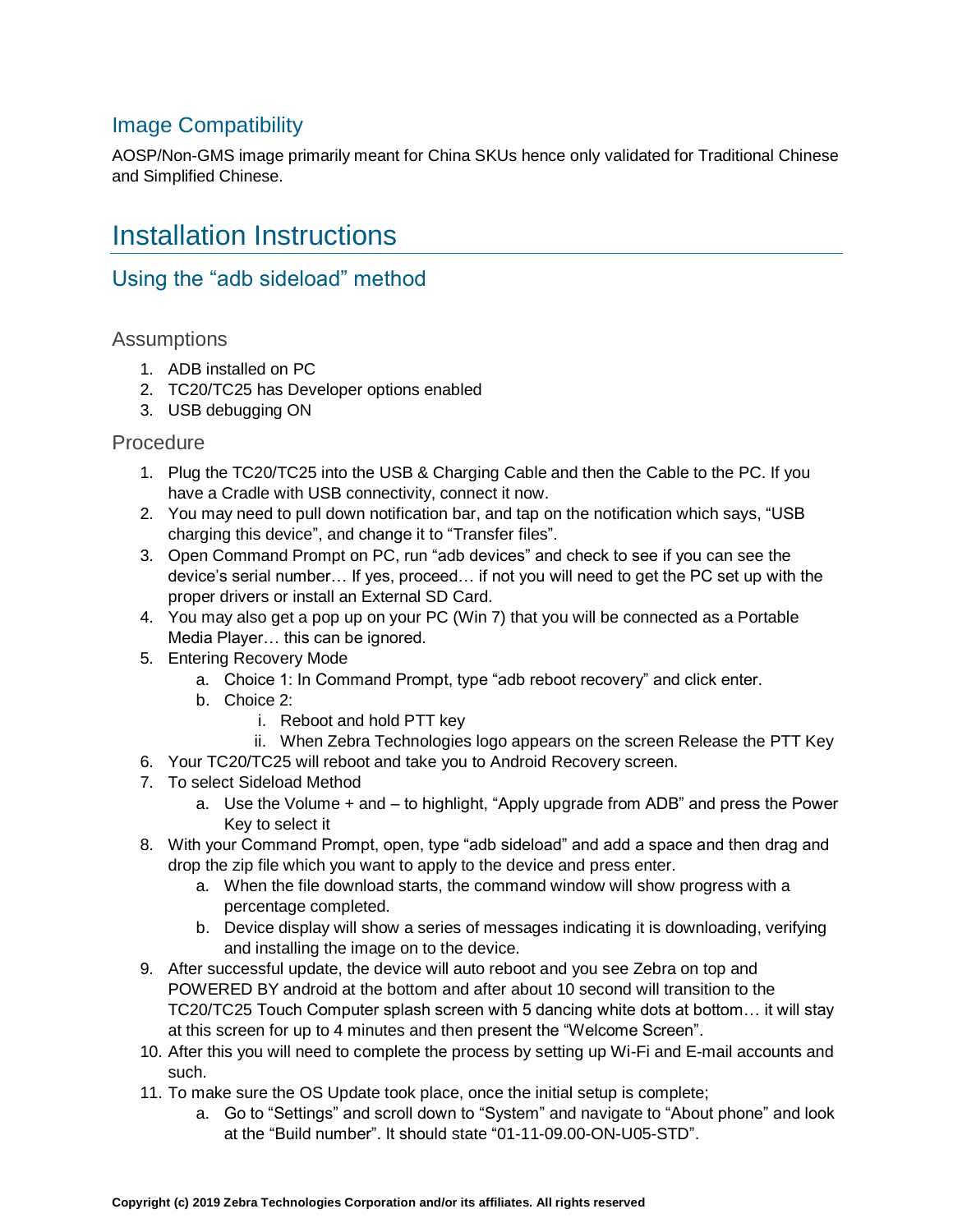- 12. Setting the Date and Time. If you associate the device to a WLAN AP, it should automatically set the date and time. The only thing left is to set the time zone. Go to "Settings" and scroll to and select "Date & time". Scroll down to and select "Select time zone" and scroll down to and select the appropriate time zone and you are done.
- 13. Now you are all set to use your TC20/TC25.

## Using External SD Card

- 1. Plug the TC20/TC25 into the USB & Charging Cable and then the Cable to the PC. If you have a Cradle with USB connectivity, connect it now.
- 2. You may need to pull down notification bar, and tap on the notification which says "USB charging this device", and then change it to "Transfer files".
- 3. You may also get a pop up on your PC (Win 7) that you will be connected as a Portable Media Player… this can be ignored.
- 4. Copy the required files to the SD Card. This can be done in two ways
	- a. Copy the files to the Micro SD card with the help of a SD Adapter which gets inserted to the SD slot of your PC/Laptop/SD Writer.
	- b. Directly transfer files to the Micro SD card which is inserted in to the back of the device. Please refer to the user guide on how to open the back door and inserting the SD card to the device.
- 5. Entering Recovery Mode
	- a. Choice 1: In Command Prompt, type "adb reboot recovery" and click enter.
	- b. Choice 2:
		- i. Reboot and hold PTT key
		- ii. When Zebra Technologies logo appears on the screen Release the PTT Key
- 6. Your TC20/TC25 will reboot and take you to Android Recovery screen.
- 7. Applying update via External SD card
	- a. Use the Volume + and to highlight select option to "Apply upgrade from SD card" and press the Power Key to select it
	- b. Use the Volume + and to highlight package to be installed (downloaded Zip file) and press the Power Key to select it.
- 8. After successful update the device will auto reboot and you see Zebra on top and POWERED BY android at the bottom and after about 10 second will transition to the TC20/TC25 Touch Computer splash screen with 5 dancing white dots at bottom… it will stay at this screen for up to 4 minutes and then present the "Welcome Screen".
- 9. After this you will need to complete the process by setting up Wi-Fi and E-mail accounts and such.
- 10. To make sure the OS Update took place, once the initial setup is complete;
	- a. Go to "Settings" and scroll down to "System" and navigate to "About phone" and look at the "Build number". It should state "01-11-09.00-ON-U05-STD".
- 11. Setting the Date and Time. If you associate the device to a WLAN AP, it should automatically set the date and time. The only thing left is to set the time zone. Go to "Settings" and scroll to and select "Date & time". Scroll down to and select "Select time zone" and scroll down to and select the appropriate time zone and you are done.
- 12. Now you are all set to use your TC20/TC25.